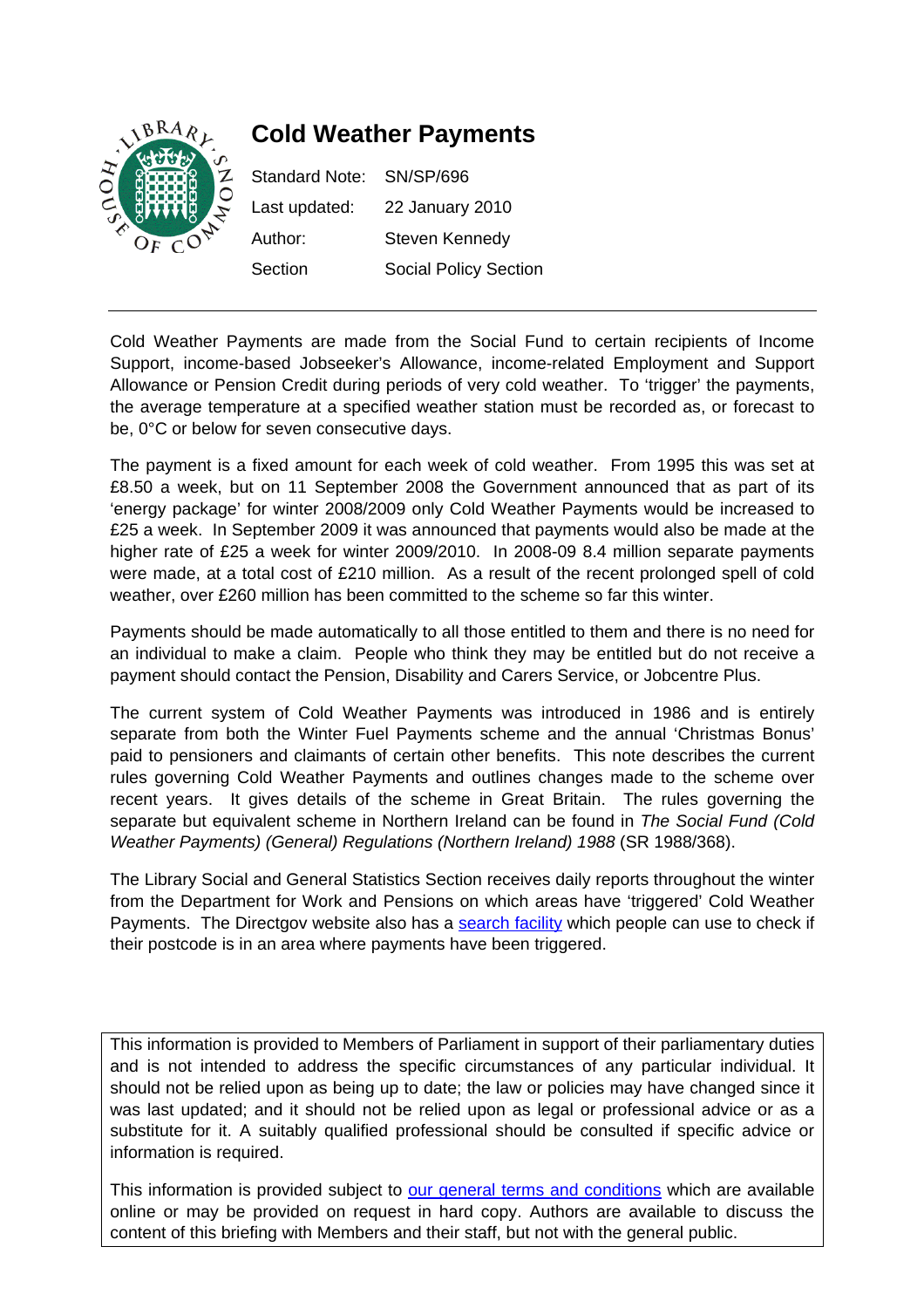# <span id="page-1-0"></span>**Contents**

| The current system                    |    |
|---------------------------------------|----|
| Development of the system             | 4  |
| <b>Payments and expenditure</b>       | 5  |
| <b>Current Government policy</b>      |    |
| <b>Postcodes and weather stations</b> | 10 |
|                                       |    |

# **1 The current system**

Payments are made from the Social Fund to certain recipients of certain means-tested benefits during periods of cold weather. A period of cold weather is defined as seven consecutive days in which the average mean daily temperature is 0°C or less. Payments can be 'triggered' by actual temperatures recorded during the previous seven days falling below this threshold, or if temperatures are forecast to do so by the Meteorological Office for the day of the forecast and six days hence.

Temperatures are monitored by the Meteorological Office on behalf of the Department for Work and Pensions on a daily basis at a series of weather stations. These cover the whole country, each station being designated for a number of postcode areas. Benefit claimants' home addresses and associated postcodes are used to determine whether the area in which they live has triggered a Cold Weather Payment. The relevant weather stations for different postcodes are set out in the *Social Fund Cold Weather Payments (General) Regulations 1988.[1](#page-1-1)*

A person is eligible for a Cold Weather Payment if

- they or their partner are receiving Income Support, income-based Jobseeker's Allowance or income-related Employment and Support Allowance (in the assessment phase<sup>[2](#page-1-2)</sup>) for at least one day in the period of cold weather and:
	- o they have a dependent child aged under five; or
	- o they are in receipt of a pensioner, disability, severe disability or disabled child premium; or
	- o they are entitled to Child Tax Credit for a child or qualifying young person who is disabled or severely disabled; **or**
- they or their partner are receiving Pension Credit or income-related Employment and Support Allowance (main phase).

<span id="page-1-3"></span>People who live in residential or nursing care and who receive a residential allowance are not however entitled to Cold Weather Payments.<sup>[3](#page-1-3)</sup>

<sup>1</sup> Schedule 1 SI 1988/1724 as amended

<span id="page-1-2"></span><span id="page-1-1"></span><sup>2</sup> The assessment phase lasts for the first 13 weeks of a claim for ESA; thereafter, claimants enter the 'main phase'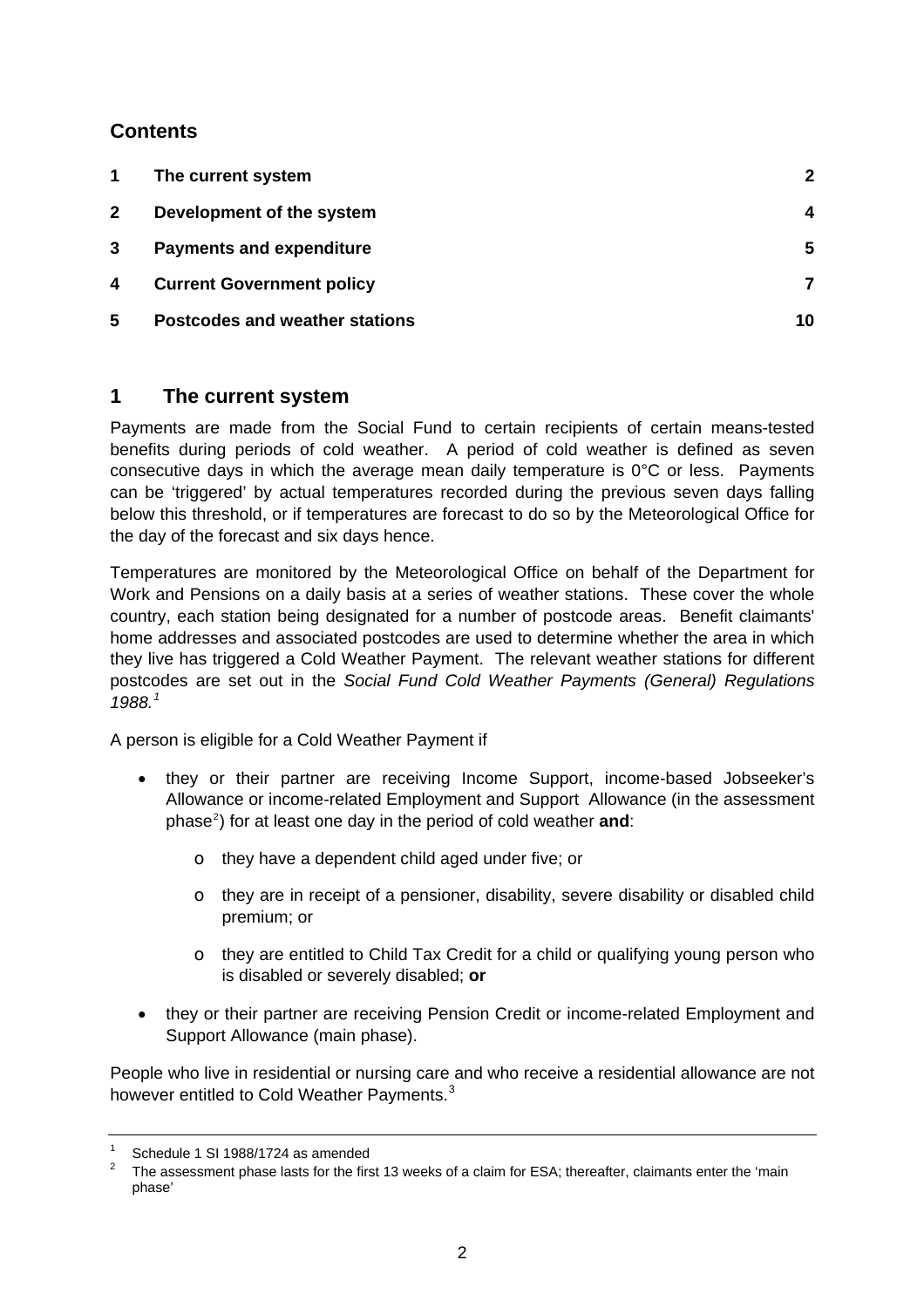The payment is a fixed amount for each week of cold weather. For many years this has been £8.50 a week, but on 11 September 2008 the Government announced that as part of its 'energy package' for winter 2008/2009 only Cold Weather Payments would be increased to £25 a week.<sup>[4](#page-2-0)</sup> On 28 September 2009 the Secretary of State for Work and Pensions announced that payments would also be made at the higher rate of £25 a week for winter 2009/2010.[5](#page-2-1)

Payments should be made automatically to all those who are entitled to them and there is no need for an individual to make a claim. When Cold Weather Payments are 'triggered', it normally takes three working days for payment to be made into the accounts of eligible benefit claimants.<sup>[6](#page-2-2)</sup>

DWP guidance has in the past stated that district managers are responsible for publicising periods of cold weather in their area.<sup>[7](#page-2-3)</sup> It suggested that, to ensure benefit recipients are aware they will receive a payment, managers should consider placing advertisements in local newspapers, radio broadcasts, and distributing posters and leaflets to 'suitable outlets' such as health centres, GPs' surgeries, welfare organisations and advice bureaux.<sup>[8](#page-2-4)</sup>

A [DWP factsheet](http://www.rightsnet.org.uk/pdfs/dwp_cold_weather_payments_jan_2010) issued on 6 January 2010 which gives background information on the Cold Weather Payments scheme, including FAQs, is available at the Rightsnet website.

The Directgov website now has a [search facility](http://pensions.direct.gov.uk/en/cold-weather-payment/home.asp) which people can use to check if their postcode is in an area where payments have been triggered.

People who think they may be entitled but do not receive a payment should contact the Pension, Disability and Carers Service, or Jobcentre Plus.

Cold Weather Payments are entirely separate from, and may be paid in addition to, the Winter Fuel Payment which is made each year to people aged 60 and over.

Cold Weather Payments are also separate from the Christmas Bonus which is paid automatically each year to pensioners and to claimants of certain other non-means-tested benefits for people of working age. This has been paid at the same rate  $\cdot$  £10 – since the 1970s, but for winter 2008/2009 only all those eligible for the Christmas Bonus received an additional one-off payment of £60 in recognition of the problems faced by vulnerable groups and people on fixed incomes as a result of the economic downturn. $9$  The additional payment was not repeated for winter 2009/2010. Some people who received the £60 payment last winter may have been under the impression that it was a Cold Weather Payment, and may therefore be puzzled as to why they have not received an additional amount this year following the recent cold spell.

<span id="page-2-3"></span><sup>7</sup> Cold Weather Payments handbook, November 1993 edition, para 3001

<sup>-&</sup>lt;br>3 Regulation 1A SI 1988/1724

<span id="page-2-0"></span><sup>4</sup> See Defra press notice 300/08, ['Save money, Save Energy: government takes action on family fuel bills',](http://www.defra.gov.uk/news/2008/080911a.htm) 11 September 2008. More detailed information on the 'energy package' is given in the HM Government briefing note, *[Home Energy Saving Programme: Helping Households to Save Money, Save Energy](http://www.number10.gov.uk/wp-content/uploads/energy-saving-programme110908.pdf)*, at the 10 Downing Street website

<span id="page-2-1"></span><sup>&</sup>lt;sup>5</sup> DWP press notice, *Extra help for those who need it most – Cooper*, 28 September 2009

<span id="page-2-2"></span>HC Deb 11 January 2010 c651w For the small number of benefit claimants whose claims are maintained clerically, payment takes slightly longer, however.

<span id="page-2-5"></span><span id="page-2-4"></span><sup>&</sup>lt;sup>8</sup> *Ibid.* para 3002

For further details see Library standard note SN/SP/632, *[The Christmas Bonus and the associated £60 one](http://pims.parliament.uk:81/PIMS/Static%20Files/Extended%20File%20Scan%20Files/LIBRARY_OTHER_PAPERS/STANDARD_NOTE/snsp-00632.pdf)[off payment for 2008-09](http://pims.parliament.uk:81/PIMS/Static%20Files/Extended%20File%20Scan%20Files/LIBRARY_OTHER_PAPERS/STANDARD_NOTE/snsp-00632.pdf)*, 13 January 2009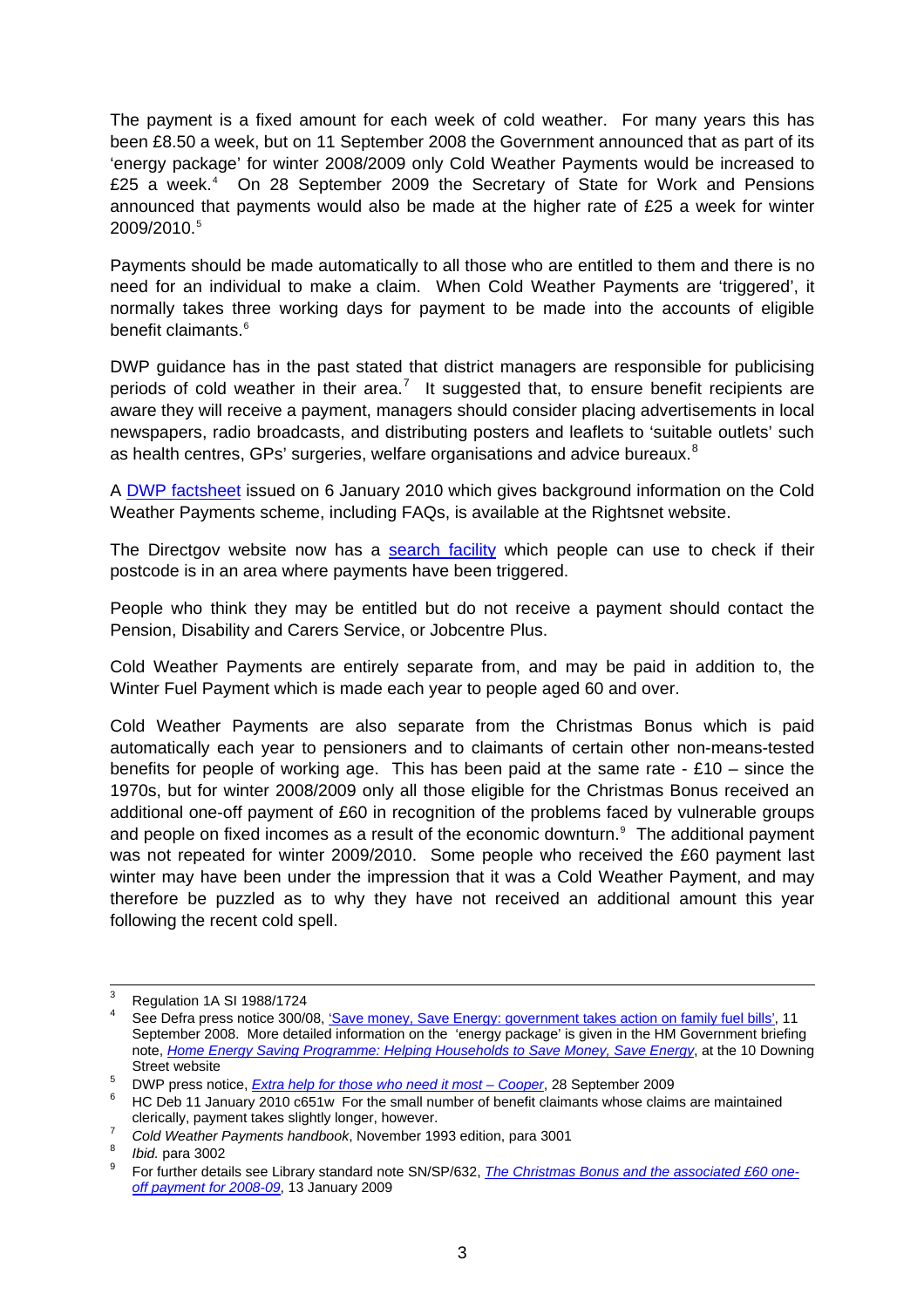# <span id="page-3-0"></span>**2 Development of the system**

The system of cold weather payments has it origin in December 1986 when the previous system of payments based on local office discretion was replaced.<sup>[10](#page-3-1)</sup> The scheme was broadly the same as the present one, with the following exceptions:

- It used a fixed Monday to Sunday qualifying period;
- The 'trigger' temperature was  $-1.5^{\circ}$  C; and
- A claim had to be made for each cold weather period.<sup>[11](#page-3-2)</sup>

The groups qualifying were householders in receipt of Supplementary Benefit who were over 65 years of age, had children under two or were sick/disabled. Payments were subject to a capital rule of £500.

In January 1987, during a period of very cold weather, the Government announced that payments would be made to all eligible people, regardless of whether or not their area had triggered.<sup>[12](#page-3-3)</sup> Also, during 1987 the trigger temperature was raised from -1.5 $^{\circ}$  C to 0 $^{\circ}$  C.

In October 1988, Cold Weather Payments were incorporated into the new Social Fund scheme. The following changes were also made:

- The qualifying period was changed to any seven consecutive days of cold weather (averaging  $0^\circ$  C or less);
- People over 60 years of age became eligible because of the link to the Income Support pensioner premium; and
- Help was extended to claimants with children under five years of age.

In 1990 the capital limit was raised from £500 to £1,000 for people over 60 years.<sup>[13](#page-3-4)</sup>

In 1991, again during a period of sustained cold weather, John Major announced that as an exception, payments would be made to all eligible people regardless of their area and the payment was increased from £5 to £6.<sup>[14](#page-3-5)</sup>

In November 1991, further changes were made to the system:<sup>[15](#page-3-6)</sup>

- The payments became automatic;
- The capital rule was abolished: and
- Forecast periods were introduced.

<span id="page-3-7"></span>Forecast periods were introduced because of concerns that people might be disinclined to incur additional heating costs if there was uncertainty about whether a period of cold weather would be long enough or cold enough to trigger entitlement.<sup>[16](#page-3-7)</sup>

<span id="page-3-1"></span><sup>10</sup> Details of the pre-1986 arrangements can be found in Library Research Note 217, *Supplementary Benefit – Exceptionally Severe Weather Payments, 29 January 1985*<br><sup>11</sup> *The Supplementary Benefit (Single Payments) (Amendment) Regulations SI 1986/1961*<br><sup>12</sup> HC Deb 20 January 1987 c747

<span id="page-3-2"></span>

<span id="page-3-4"></span><span id="page-3-3"></span><sup>13</sup> HC Deb 19 December 1989 c 176w

<span id="page-3-5"></span><sup>14</sup> HC Deb 7 February 1991 cc 408-409

<span id="page-3-6"></span><sup>15</sup> HC Deb 14 June 1991 cc 696-697w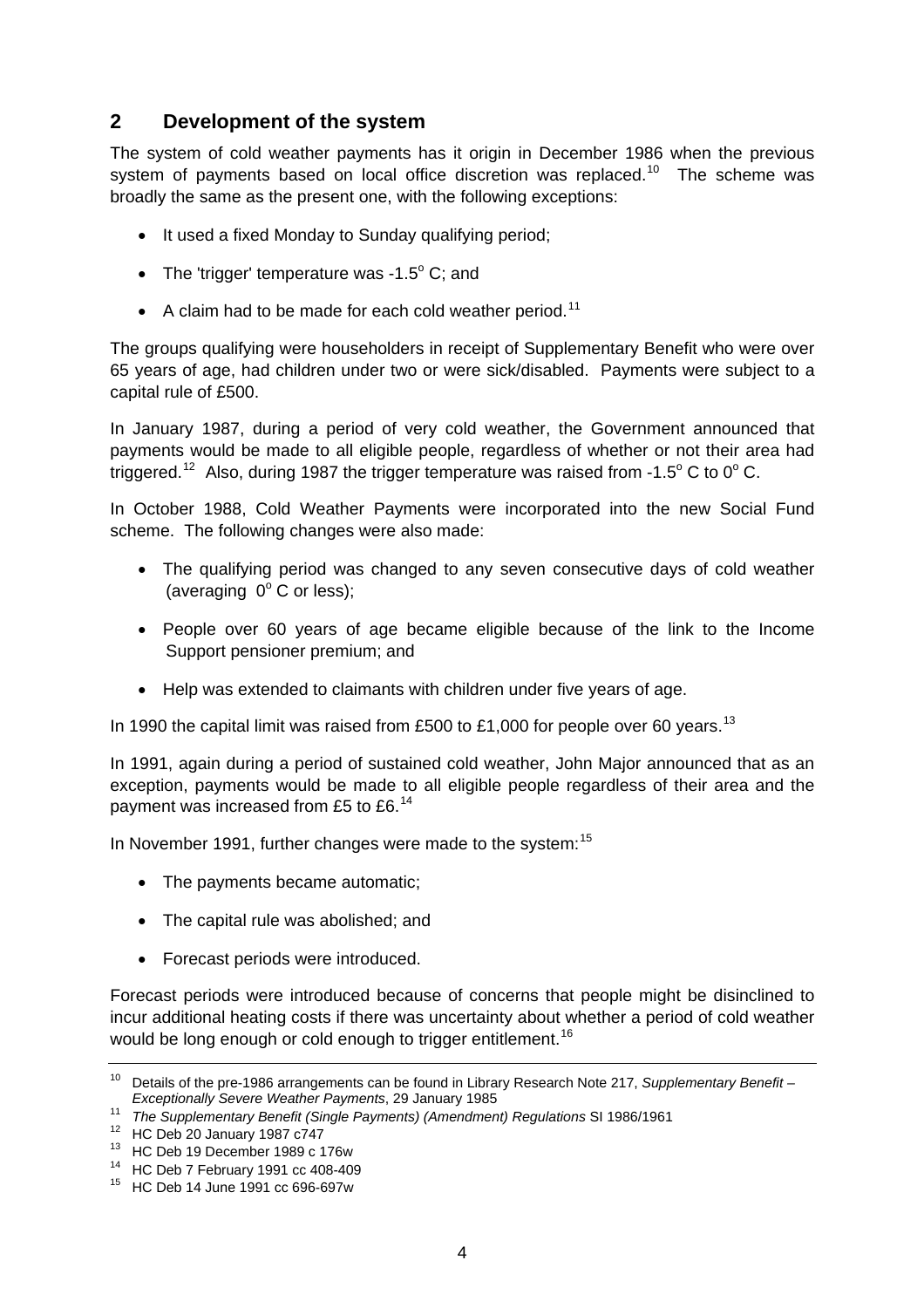<span id="page-4-0"></span>From November 1994, payments were increased from £6 to £7 as part of the compensation package to take account of the introduction of VAT on domestic fuel.<sup>[17](#page-4-1)</sup>

In November 1995, payments were increased from £7 to £8.50. $^{18}$  $^{18}$  $^{18}$ 

In a written answer on 24 October 1994 the then Government stated that it had no plans to link the Cold Weather Payment to the Retail Price Index (RPI) because it was intended to complement day to day expenses met through Income Support.<sup>[19](#page-4-3)</sup>

However, as noted above for winter 2008/2009 the payment was increased to £25, and the higher rate has been maintained for winter 2009/2010.

Following criticisms of the scheme in the severe winter of 1995/1996, the then Department for Social Security undertook a comprehensive review of the Cold Weather Payments system<sup>[20](#page-4-4)</sup>, which resulted in the increase in the number of weather stations to 70 in November 1996. $21$  Others have been added since, whilst some closures have been replaced.

Since the introduction of the scheme, various changes to the postcode areas and linked weather stations have been made in an attempt to reduce inconsistencies in the scheme.

There are currently 85 weather stations throughout Great Britain used to monitor daily temperatures for the system of Cold Weather Payments. Each covers an area defined in terms of postcodes and these are used to assign claimants to a particular weather station (see below).

There are some fairly complicated rules about payments where there are overlapping periods of cold weather. Basically the rule is that if a day has been used once in a calculated period of cold weather it cannot be used again. Thus, if a week of cold weather is recorded ending on a particular day a second payment cannot be awarded until a further complete week had passed, even if the intervening days have 'triggered'.<sup>[22](#page-4-6)</sup>

## **3 Payments and expenditure**

The following  $PQ^{23}$  $PQ^{23}$  $PQ^{23}$  shows the number of payments made and total expenditure in each year since 1988-89. It is important to note that the number of payments is not the same as the number of households receiving assistance, since some households will have received more than one payment in each year.

**Chris Grayling:** To ask the Secretary of State for Work and Pensions how many people received cold weather payments in each year since 1988 for which information is available; how many payments were made, broken down by level; and how much was spent in each such year. [226200]

**Kitty Ussher:** The available information is in the following table.

 $16$  Ihid. c 697w

<span id="page-4-1"></span><sup>&</sup>lt;sup>17</sup> HC Deb 24 October 1994 c 430w

<sup>18</sup> HC Deb 30 November 1994 c 1205

<span id="page-4-2"></span><sup>19</sup> HC Deb 24 October 1994 c 430w

<span id="page-4-4"></span><span id="page-4-3"></span><sup>&</sup>lt;sup>20</sup> Meteorological Office, *Recommendations by the Met Office for the summer 1996 review of the cold weather payments scheme prepared for the Department of Social Security, August 1996*<br><sup>21</sup> HC Deb 14 October 1996 cc 775-776w

<span id="page-4-7"></span><span id="page-4-6"></span><span id="page-4-5"></span><sup>&</sup>lt;sup>22</sup> The rules on overlapping periods are described in greater detail in Vol 7 paras 39700-39714 of the DWP *Decision Maker's Guide*. This is available online at: <http://www.dwp.gov.uk/publications/dwp/dmg/index.asp>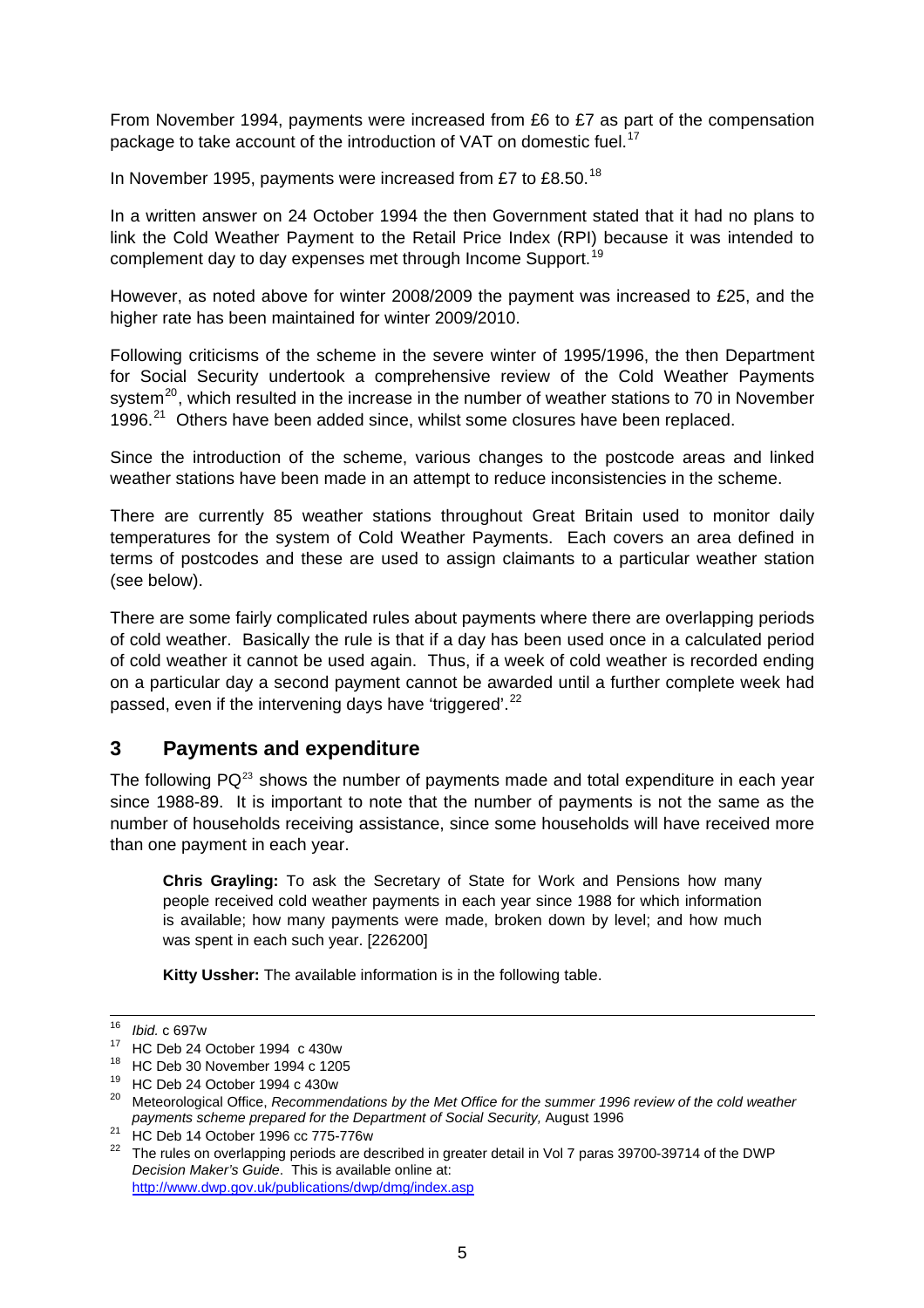|                                                                                                                                                                                          | Number of cold<br>weather<br>payments<br>(Thousand) | Total amount spent<br>$(E$ million) |
|------------------------------------------------------------------------------------------------------------------------------------------------------------------------------------------|-----------------------------------------------------|-------------------------------------|
| 1988-89                                                                                                                                                                                  | 0.5                                                 | 0.003                               |
| 1989-90                                                                                                                                                                                  | n/a                                                 | 0.4                                 |
| 1990-91                                                                                                                                                                                  | n/a                                                 | 9.3                                 |
| 1991-92                                                                                                                                                                                  | 3,827                                               | 23.0                                |
| 1992-93                                                                                                                                                                                  | 2,503                                               | 15.0                                |
| 1993-94                                                                                                                                                                                  | 2,064                                               | 12.4                                |
| 1994-95                                                                                                                                                                                  | 11                                                  | 0.1                                 |
| 1995-96                                                                                                                                                                                  | 7,252                                               | 61.6                                |
| 1996-97                                                                                                                                                                                  | 4,964                                               | 42.2                                |
| 1997-98                                                                                                                                                                                  | 55                                                  | 0.5                                 |
| 1998-99                                                                                                                                                                                  | 26                                                  | 0.2                                 |
| 1999-00                                                                                                                                                                                  | 114                                                 | 1.0                                 |
| 2000-01                                                                                                                                                                                  | 3,535                                               | 30.0                                |
| 2001-02                                                                                                                                                                                  | 1,804                                               | 15.3                                |
| 2002-03                                                                                                                                                                                  | 1,675                                               | 14.2                                |
| 2003-04                                                                                                                                                                                  | 418                                                 | 3.5                                 |
| 2004-05                                                                                                                                                                                  | 213                                                 | 1.8                                 |
| 2005-06                                                                                                                                                                                  | 988                                                 | 8.4                                 |
| 2006-07                                                                                                                                                                                  | 402                                                 | 3.4                                 |
| 2007-08                                                                                                                                                                                  | 472                                                 | 4.0                                 |
| $n/a = not available$<br>Notes:<br>1. Figures are for payments triggered in the relevant financial year.<br>2. There was a single level of payment each year, except in 1990-91 when the |                                                     |                                     |

  $^{23}$  HC Deb 12 November 2008 cc1255-1256w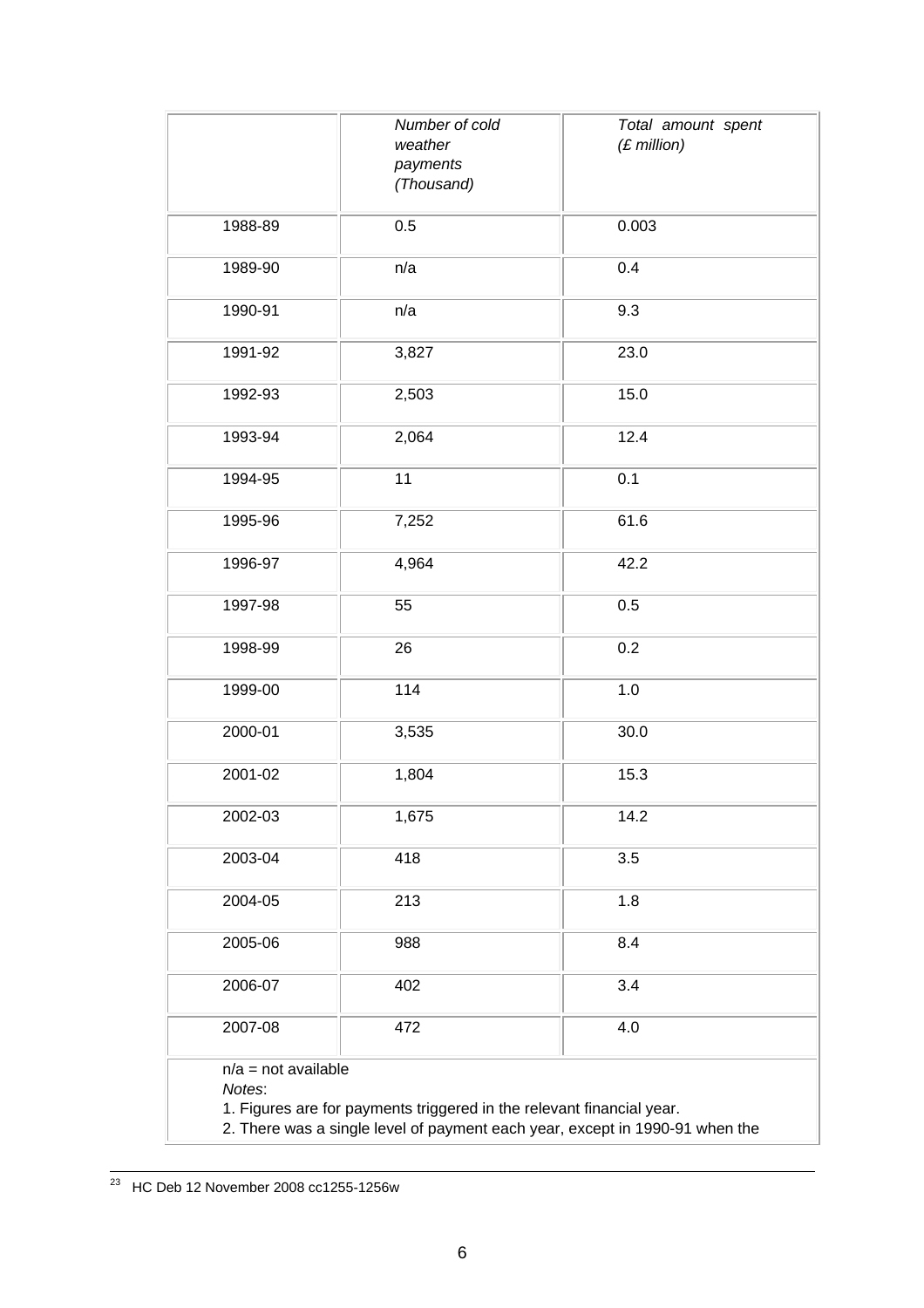<span id="page-6-0"></span>level of payment was increased during the year. A breakdown of the number of payments for that year by level is not available.

3. Some people were made more than one payment in some years.

4. Numbers of payments made are rounded to the nearest 1,000, except for 1988-89 where the number of payments is rounded to the nearest 100. Amounts spent are rounded to the nearest £0.1 million, except for 1988-89 where the amount spent is rounded to the nearest £1,000.

5. Data are not available on the numbers of payments received (as opposed to made) or on the numbers of people who received payments. However, the vast majority of payments are now made direct into bank accounts.

*Source*: Annual reports by the Secretary of State for Social Security/Work and Pensions on the Social Fund.

Although the rules of the scheme and weekly payment rates have changed over the years, the main factor determining the number of payments and total expenditure over most of the period covered by the table above has been the severity of the winter.

The increase in the weekly rate to £25 for winter 2008/2009 led however to a significant increase in expenditure on Cold Weather Payments. In 2008-09, there were 8.4 million awards of Cold Weather Payments and expenditure totalled £210 million. For the current winter (2009/2010), approximately £261 million had been committed to the scheme at 12 January 2010.<sup>[24](#page-6-1)</sup> This figure could rise further if the cold weather experienced in December 2009 and January 2010 were to return.

# **4 Current Government policy**

The Department for Work and Pensions reviews the system of Cold Weather Payments each year, concentrating in particular on the linkage between postcodes and weather stations. In announcing the results of the 1997 review, John Denham, the then Social Security Minister, stated the Labour Government's policy on help with extra costs incurred during cold weather:

**Mr. Hill:** To ask the Secretary of State for Social Security when she expects to announce the outcome of the annual review of the cold weather payments and if she will make a statement.

**Mr. Denham:** The annual review has taken place against a backdrop of successful Government moves to cut fuel costs and a wide-ranging programme to make homes easier to heat. The Government are determined to tackle the problems associated with vulnerable people keeping warm during cold weather. Action will go well beyond the scope of cold weather payments.

Fuel costs for many of the poorest claimants are falling. Annual fuel bills for people eligible for CWPs are estimated to be £60 million less this year than last. This fall itself is equivalent to nearly three CWPS. Last year eligible people received an average of two payments.

This winter, fuel bills will fall due to the Chancellor of the Exchequer's reduction in VAT on fuel bills from eight to 5 per cent. removal of the gas levy; and recent reductions in the cost of fuel and light.

<span id="page-6-1"></span><sup>24</sup> HC Deb 18 January 2010 c58w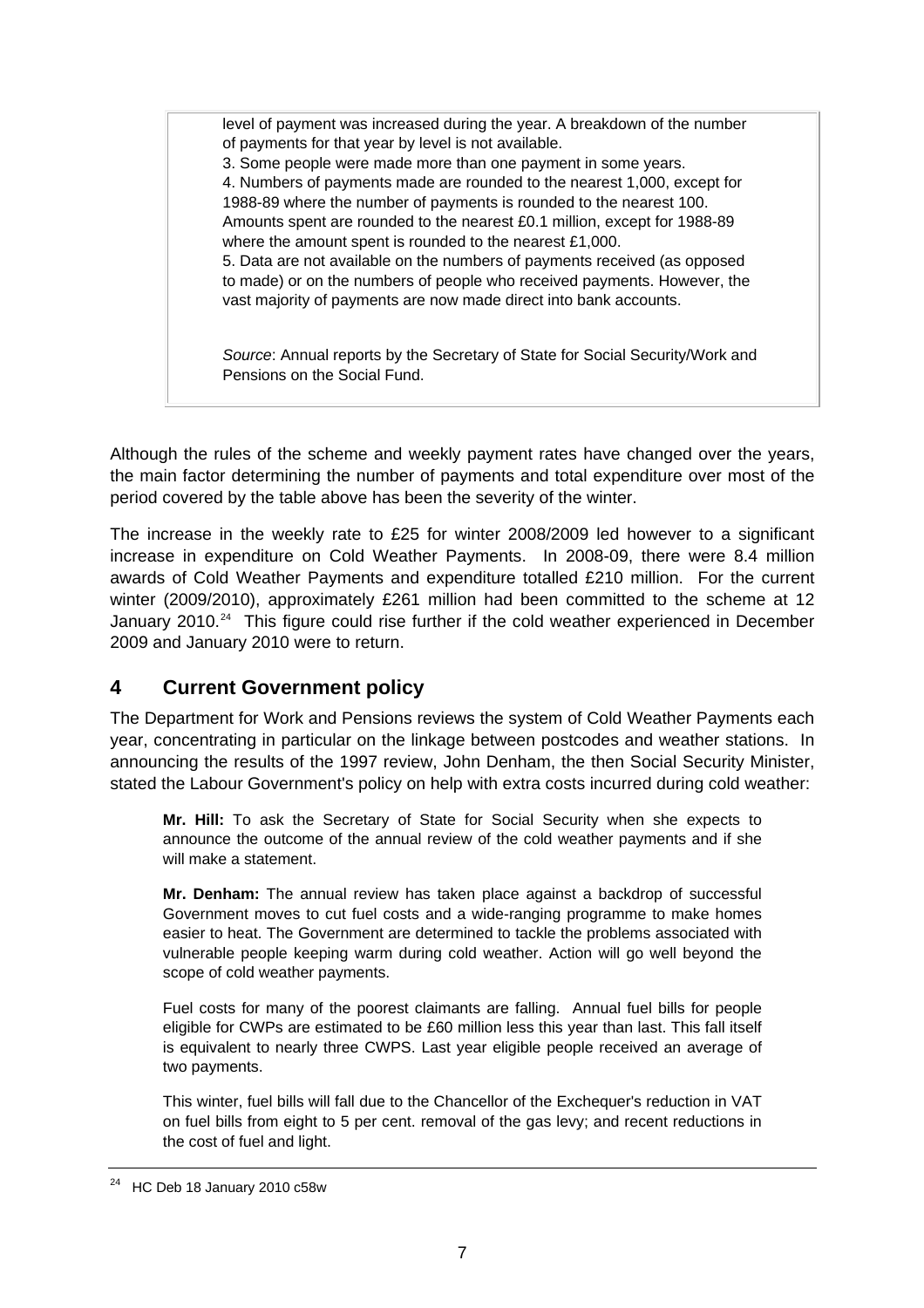Help with energy efficiency grants will continue for householders on low income benefits, disability allowances, or who are aged 60 or over. A further 400,000 vulnerable households will receive help this year. The grants have been extended to cover two new main measures-cavity wall insulation and upgrading of heating system controls.

The environmental task force element of the Government's welfare-to-work new deal is now taking shape. It is expected to include a programme of energy efficiency improvements in homes of the elderly.<sup>[25](#page-7-0)</sup>

In the same statement, John Denham announced that the Government would not be incorporating a 'wind chill factor' into the Cold Weather Payments system or radically changing the postcode system and associated review arrangements. The arguments for and against incorporating a wind chill factor into the scheme are summarised in Library Research Paper 97/3, *Cold Weather Payments (Wind Chill Factor) Bill (Bill 20 1996/97)*. [26](#page-7-1) Since 1997 there have been a number of unsuccessful attempts to introduce Private Members' Bills to incorporate wind chill into the Cold Weather Payments scheme.<sup>[27](#page-7-2)</sup> The Government's position is set out in the following written answer from March 1999:

**Mrs. Ewing:** To ask the Secretary of State for Social Security what discussions he has had with the Meteorological Office concerning its proposals to pilot a study of weather stations in Scotland to take account of the wind chill factor in the assessment of cold weather payments; how much such a scheme would cost; and what plans he has to initiate such a scheme. [76146]

**Angela Eagle:** No discussions have taken place with the Meteorological Office on such a pilot. Nor is it possible to estimate the cost of introducing into the current scheme an allowance for the effects of wind speed because no trigger criterion exists combining it with external air temperature.

A number of formulae are used to calculate the combined effects of air temperature and wind speed on the human body when in the open air (commonly referred to as "windchill"). However, the Building Research Establishment advises that these are not appropriate when assessing heat loss from buildings, because different heat transfer mechanisms apply.

We are committed to tackling the problems associated with vulnerable people keeping warm and have already introduced numerous substantial measures to meet this objective. The most recent ones were announced in the Budget and will provide extra help for pensioners and young children in low income families. They include increasing the level of Winter Fuel Payments for pensioner households to £100 from next Winter and a substantial increase in the rates of benefit payable in income-related benefits for children under the age of eleven. The Welfare Reform and Pensions Bill proposals will also provide extra help for those in greatest need who have a long-term illness or are disabled.

Taking into account all the measures already introduced we do not believe that amending the Cold Weather Payment scheme would be the most effective way to get help to those who need it most. <sup>[28](#page-7-3)</sup>

<span id="page-7-0"></span><sup>25</sup> HC Deb 30 October 1997 cc 855-6W

<span id="page-7-1"></span> $\frac{26}{27}$  13 January 1997

<sup>27</sup> See for example HC Deb 23 January 1998 cc 1308-1322; 1310-1324

<span id="page-7-3"></span><span id="page-7-2"></span><sup>28</sup> HC Deb 15 March 1999 c 486w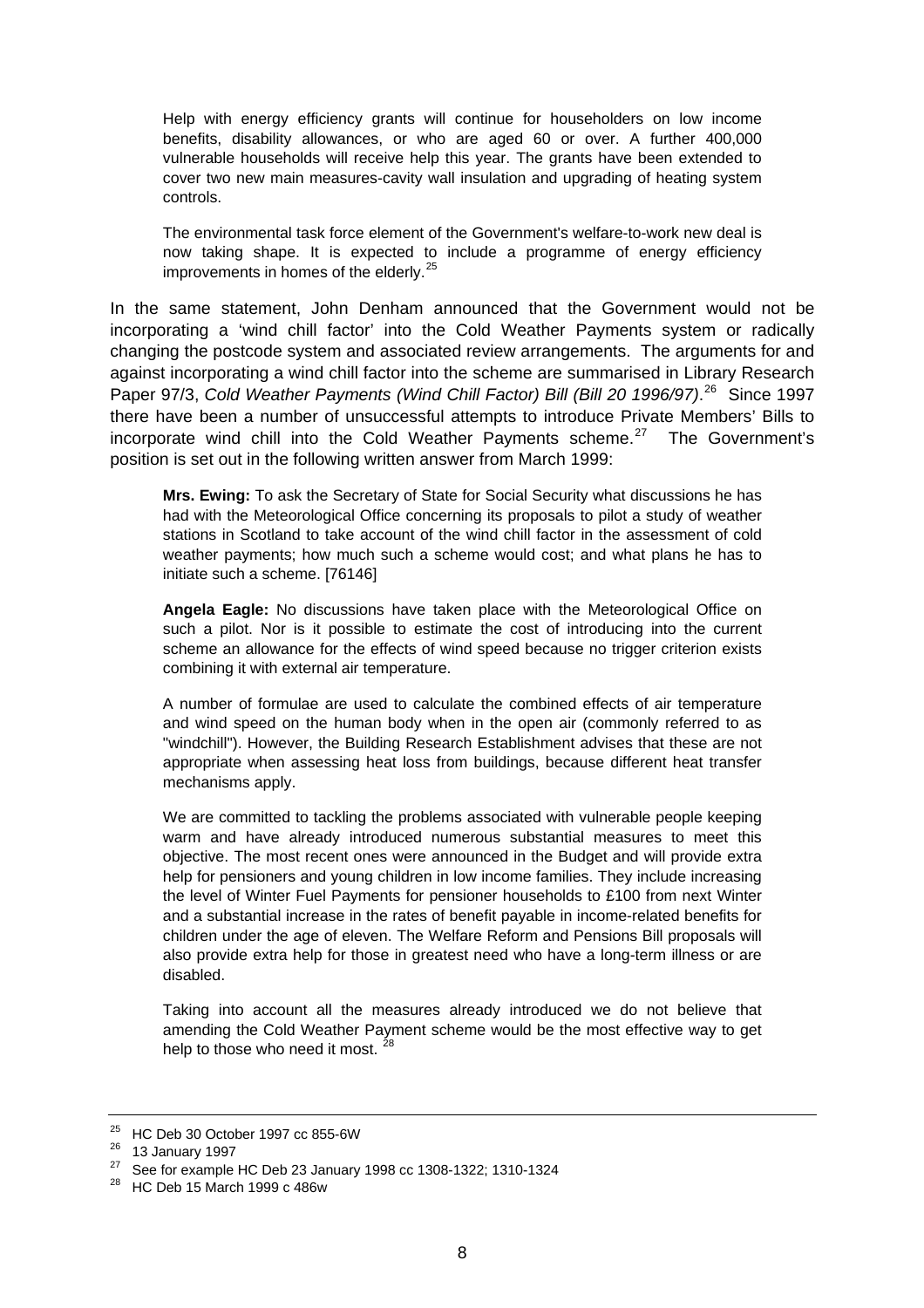A written answer on 14 January 2010 confirmed that the Government had no plans to change the Cold Weather Payments rules to take account of wind chill.<sup>[29](#page-8-0)</sup>

On 19 October 2005 Brian Iddon tabled an Early Day Motion calling upon the Government to extend the Winter Fuel Payment to non-pensioner households qualifying for Cold Weather Payments, in the light of recent increases in energy prices:

#### **WINTER FUEL PAYMENTS AND VULNERABLE HOUSEHOLDS**

That this House acknowledges the success of the Government's winter fuel payments scheme in providing reassurance to older households that high winter fuel bills will be more manageable; recognises that other low-income families and individuals face equal difficulty in meeting winter fuel costs as energy prices have increased by over 0 per cent. since 2003; considers that extending entitlement to winter fuel payments o those non-pensioner households qualifying for cold weather payments would greatly assist some of the most vulnerable households in the country; and calls upon he Government to consider widening the eligibility for winter fuel payments to these families and individuals and linking them to energy efficiency assistance to overcome the burden of winter fuel bills.<sup>[30](#page-8-1)</sup>

The EDM attracted 77 signatures.

Alan Simpson also tabled an EDM on 8 June 2006:

#### **FINANCIAL HELP WITH WINTER HEATING**

That this House is aware that cold weather payments, which are intended to help the poorest and most vulnerable families with their heating costs, have not increased in value since 1995; believes that at a time of unaffordable gas and electricity prices and consequent significant rises in number of fuel-poor households the cold weather payment of £8.50 should be doubled; further recognises that the intermittent nature of the cold weather payment is not a rational approach to heating subsidies; and calls on the Government to extend winter fuel payments to those currently eligible for a cold weather payment on grounds of disability or chronic ill health or responsibility for a young child, as an interim measure prior to initiating a serious debate on how the social security system can be reformed to provide regular assistance with heating costs to vulnerable fuel-poor households.<sup>[31](#page-8-2)</sup>

The EDM attracted 55 signatures.

The Government's announced various measures to help domestic energy users in its 'energy package' on 11 September 2008. Information can be found in Defra press notice 300/08, ['Save money, Save Energy: government takes action on family fuel bills'.](http://www.defra.gov.uk/news/2008/080911a.htm)

More detailed information is given in the HM Government briefing note, *[Home Energy Saving](http://www.number10.gov.uk/wp-content/uploads/energy-saving-programme110908.pdf)  [Programme: Helping Households to Save Money](http://www.number10.gov.uk/wp-content/uploads/energy-saving-programme110908.pdf)*, Save Energy, which is at the 10 Downing Street website here:

In addition to the one-off increase in Cold Weather Payments for winter 2008/2009 to £25 (subsequently repeated in 2009/2010), the 'package' comprised both a commitment from energy companies to spend additional amounts on programmes to help households with

<span id="page-8-0"></span> $29$  HC Deb 14 January 2010 c1109w

<span id="page-8-1"></span><sup>30</sup> EDM 809 2005-06

<span id="page-8-2"></span><sup>31</sup> EDM 2327 2005-06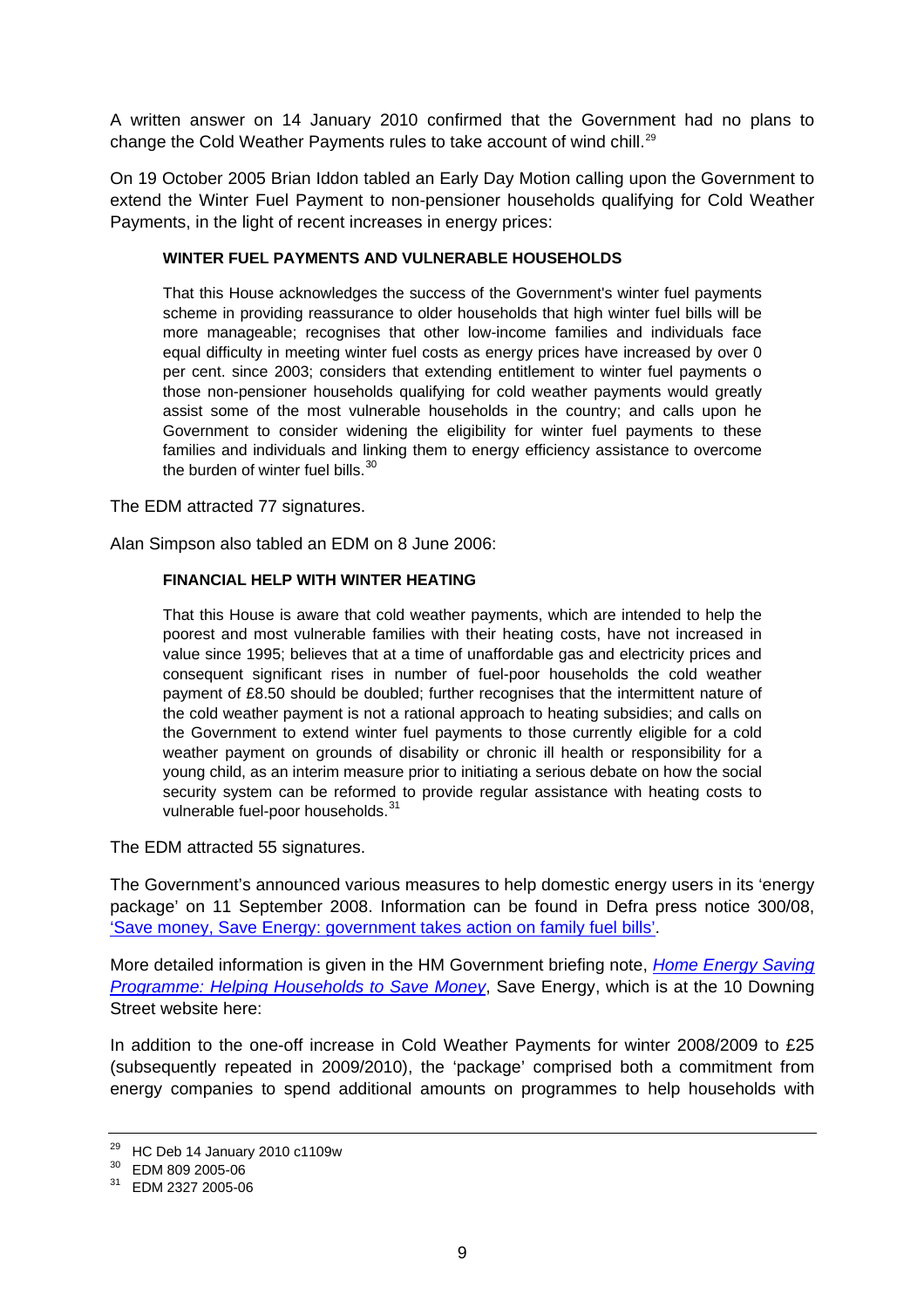<span id="page-9-0"></span>energy costs, and additional Government money. Further information is given in Library Standard Note SN/SC/4873, *[Support for domestic energy users](http://pims.parliament.uk:81/PIMS/Static%20Files/Extended%20File%20Scan%20Files/LIBRARY_OTHER_PAPERS/STANDARD_NOTE/snsc-04873.pdf)*.

In a written answer on 18 January 2010 the Government said that it had 'no current plans to increase the level of cold weather payments or extend the eligibility criteria.'[32](#page-9-1)

### **5 Postcodes and weather stations**

Cold Weather Payments are made to eligible benefit claimants who live in the postcode districts linked to weather stations which have recorded or forecast periods of cold weather lasting for seven consecutive days.  $33$  The weather stations used and their associated postcodes are given in Schedule 1 of *The Social Fund Cold Weather Payments (General) Regulations 1988*. [34](#page-9-3)

The current list of weather stations with their associated postcodes is given in the Schedule to the *[Social Fund Cold Weather Payments \(General\) Amendment Regulations 2009](http://search.opsi.gov.uk/search?enter=0&access=p&output=xml_no_dtd&ie=UTF-8&being=Search&as_epq=The+Social+Fund+Cold+Weather+Payments+(General)+Amendment+Regulations+2009&ud=1&site=L&of=UTF-8&as_occt=any&as_ft=i&client=feed&proxystylesheet=feed&sort=date:D:D:d1&filter=0)*. [35](#page-9-4)

The postcode to weather station linkages are reviewed annually and changes are made each year prior to winter. Changes have been made to the scheme on a number of occasions in response to representations from Members. The most recent announcement was on 22 October 2009:

**The Parliamentary Under-Secretary of State for Work and Pensions (Helen Goodman):** I am pleased to announce that, following advice from the Meteorological Office, the annual review of the Cold Weather Payments scheme has now been completed. Amending regulations were laid on 5 October and will come into force on 1 November 2009, in time for the beginning of the winter period.

For winter 2009-10 nine new weather stations will be included as part of the scheme. Consequently, some postcodes from existing weather stations for winter 2008-09 will be redistributed and assigned to the following weather stations: Fylingdales, Gravesend, Leek, Little Rissington, North Wyke, Sheffield, St Bees Head, Stonyhurst, and Strathallan.

The alternative weather stations have been chosen to provide weather station to postcode linkages that are at least as representative as the previous arrangements the changes are expected to either have a neutral effect or indeed provide a more accurate assessment for those eligible.

I am writing separately to each Member whose constituency will be affected by these changes. I am also writing to each Member who made representations last winter to inform them of the advice from the Meteorological Office.

The amending regulations also provide for the rate of a Cold Weather Payment to remain at £25.00 for winter of 2009-10.

Cold Weather Payments are separate from, and in addition to, Winter Fuel Payments which are paid to eligible people from age  $60.^{36}$  $60.^{36}$  $60.^{36}$ 

<span id="page-9-1"></span><sup>32</sup> HC Deb 18 January 2010 c58w

<span id="page-9-2"></span><sup>&</sup>lt;sup>33</sup> There are also provisions which allow data from specified alternative stations, or the nearest alternative station, to be used if data from the primary station is not available. See Regulations 1 and 2, and Schedule 2

of SI 1988/1724<br><sup>34</sup> SI 1988/1724 as amended

<span id="page-9-4"></span><span id="page-9-3"></span><sup>35</sup> SI 2009/2649

<span id="page-9-5"></span><sup>36</sup> HC Deb 22 October 2009 cc78-80WS